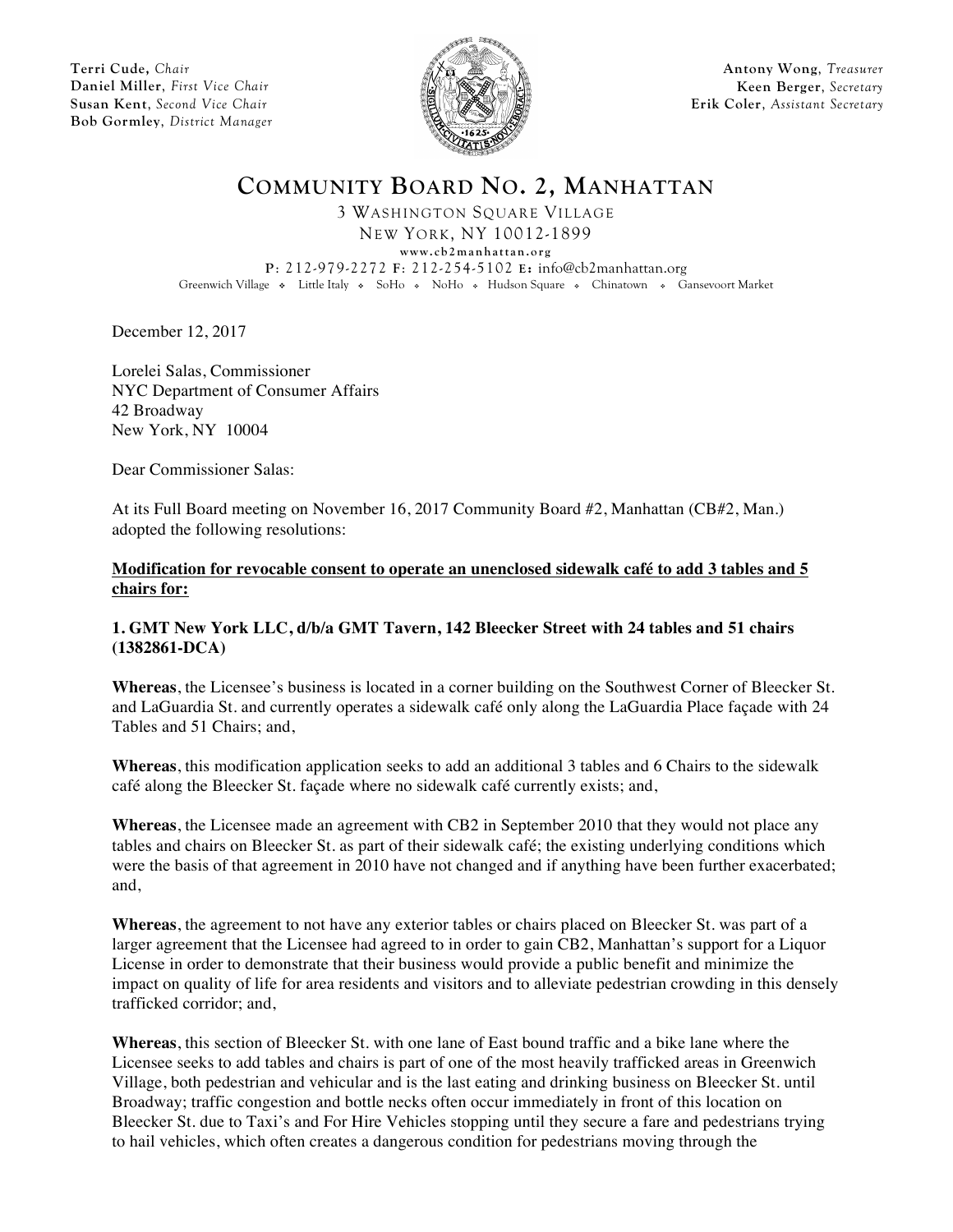intersection as they navigate around either pedestrians standing in place on the sidewalk and smokers from the establishment and moving through vehicles stopped in front of the premises in the no standing zone; and,

**Whereas**, when the applicant made their initial application to the Department of Consumer Affairs for a sidewalk café in March 2011, the applicant affirmed that agreement and did not include any seating in their sidewalk café on Bleecker St.; and

**Whereas**, 44% of the Licensee's overall seating including the interior is located in their existing sidewalk café, which is a significantly higher percentage than the vast majority of businesses within CB2; and,

**Whereas**, the Licensee seeks to add 3 tables and 6 chairs to the Bleecker Street side of the establishment in violation of their existing agreement in order to signal to people on Bleecker Street that the restaurant and sidewalk café are open for business and to extend the esprit de corps of the establishment to the "less lively" section of Bleecker Street that the sidewalk café would inhabit; and

**Whereas**, the establishment has approximately thirteen 3ft x 5 ft flags evenly spaced which fly immediately above the façade, including five along the Bleecker St. façade, which make this establishment very hard to miss by any casual observer; and,

**Whereas**, the Bleecker St. façade contains two standpipes along the building façade which impact the placement of sidewalk café tables and chairs on Bleecker St. and normal use and placement of the proposed tables and chairs would violate the required clearances; and,

**Whereas**, the proposed sidewalk railing placement would interfere with pedestrian flow in this very unique corner and due to the extenuating circumstances created by existing sidewalk obstructions just to the West of the establishment including Public Pay Telephone Booths and protective Bollards would result in pedestrian stepping into the street when there is sidewalk congestion which is dangerous because this is often where cabs pull over at the last second because with the exception of a super market, there are no more businesses East on Bleecker St. for the equivalent of 4 city blocks; and,

**Whereas**, the applicant does not remove the sidewalk railings on the LaGuardia Place side of the business on most evenings during agreeable weather at the mandated time creating a permanent obstruction in the later hours after the sidewalk café has closed but the business is still open; and,

**Whereas**, at CB2's November Full Board Meeting, several local residents and CB2 Board members testified in opposition because of the negative safety impact that adding tables and chairs to the Bleecker St. side of the existing sidewalk café would have and the additional hazard this would add to this already dangerous crossing in the evenings when there is heavy pedestrian and vehicular traffic; furthermore those that spoke felt the Licensee should continue to honor their agreement; and,

**Therefore Be It Resolved** that CB2 Manhattan recommends denial of a modification to the existing sidewalk café for GMT Tavern, 142 Bleecker Street to add 3 tables and 6 chairs.

# **VOTE: Passed, with 30 Board Members in favor. 4 Board Members in opposition. (E. Coler, E. Ma, J. Gallagher, T. Connor)**

# **FYI Sidewalk Café Renewal:**

**2. Margherita Corporation, d/b/a Margherita, 197 Grand St.**, with 4 tables and 8 chairs (2023879- DCA).

**Therefore Be It Resolved** that CB2 Manhattan recommends approval of the subject renewal.